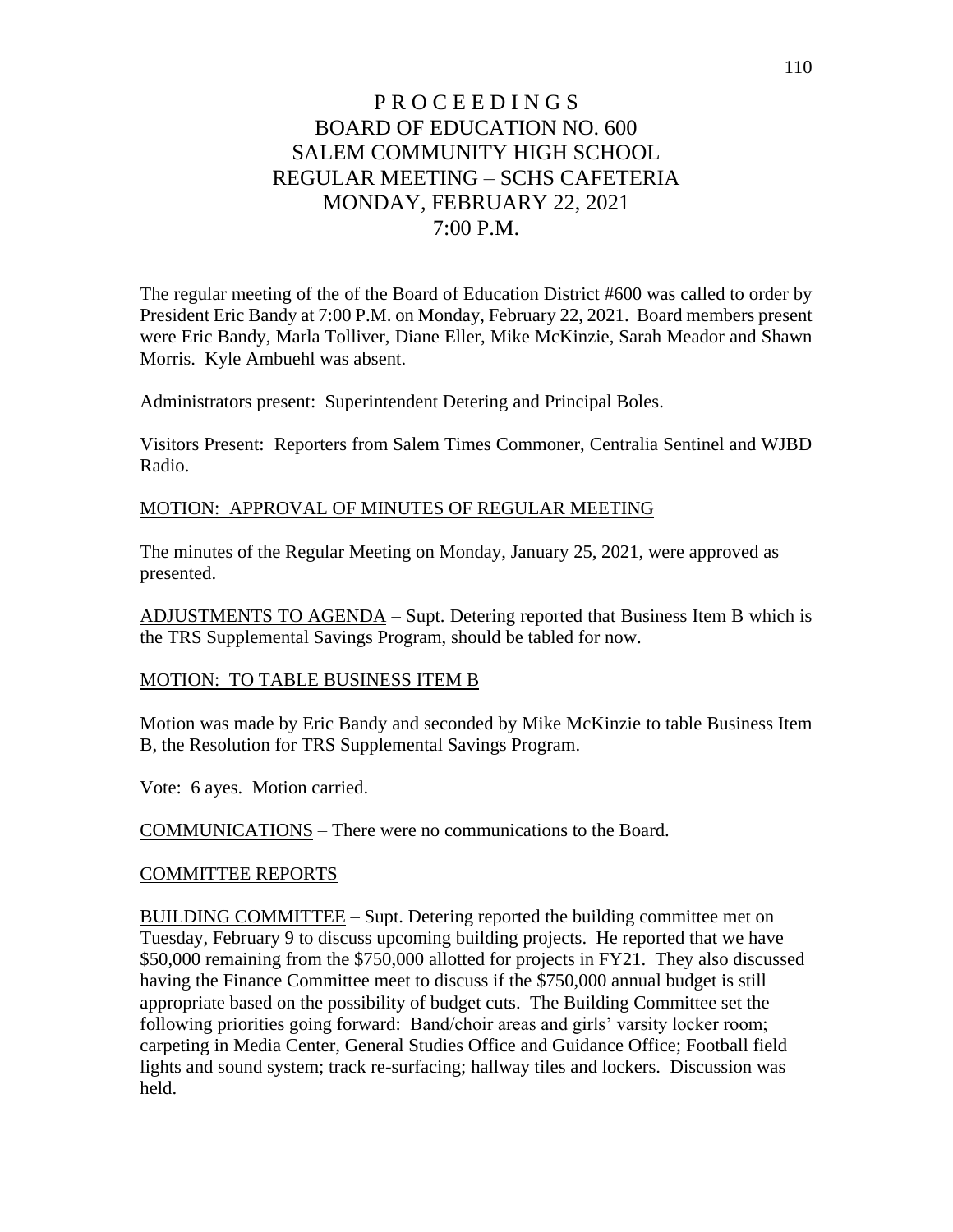TRANSPORTATION COMMITTEE – Supt. Detering reported the transportation committee met on Tuesday, February 9 also. They discussed upcoming transportation needs and potential purchases. He reported our 5 year bus lease is completed. We are looking to add two new buses, a white activity bus, and the purchased of a work truck with a snow plow. Discussion was held.

## MOTION: TREASURER'S REPORT

Motion was made by Shawn Morris and seconded by Marla Tolliver to receive the treasurer's report and file it for audit.

Vote: Tolliver-yes; Bandy-yes; McKinzie-yes; Meador-yes; Morris-yes; Eller-yes. Motion carries.

# MOTION: APPROVAL OF BILLS

Motion was made by Mike McKinzie and seconded by Shawn Morris to approve payment of the bills as presented.

Vote: Morris-yes; Eller-yes; Bandy-yes; McKinzie-yes; Meador-yes; Tolliver-yes. Motion carried.

## ADMINISTRATOR'S REPORTS

ASST. PRINCIPAL'S REPORT – Principal Boles, in Asst. Principal Conklin's absence, presented the attendance report for the month of January at 94.58%. He reported 4 after school detentions.

PRINCIPAL'S REPORT – Principal Boles reported that Boys' Basketball, Girls' Basketball, Boys' Bowling and Girls' Bowling Teams have all started competitions.

Principal Boles reported that we currently have 158 students that are on full remote. Board Member Sarah Meador asked how many athletes are on full remote. He reported that most are in class and that he would check into to see how many, if any, are still on full remote.

SUPERINTENDENT'S REPORT – GOVERNOR'S BUDGET ADDRESS – On Wednesday last week, Governor Pritzker outline his budget for FY22, which remained pretty much flat from FY21. COPIER LEASE – Supt. Detering reported that we have come to the end of our 5 year lease with GFI and he is recommending to extend this lease for another 60 months. We have saved over \$1,000 per month, and with less headaches, since we moved to GFI in 2016. SCHOOL CALENDAR AND GRADUATION – Supt. Detering presented the Board with a copy of the current draft of the school calendar. Currently it shows the last day of student attendance on Wednesday, May 19. He is recommending setting graduation for Sunday, May 16 at 2:00 p.m. He stated that we are not sure what graduation will look like this year, but we can at least go ahead and set the date. SENIORITY LISTS – Supt. Detering presented the Board with seniority lists for the SCHS Support Personnel Association, non-certified and certified employees and stated that the Board will need to approve the lists.